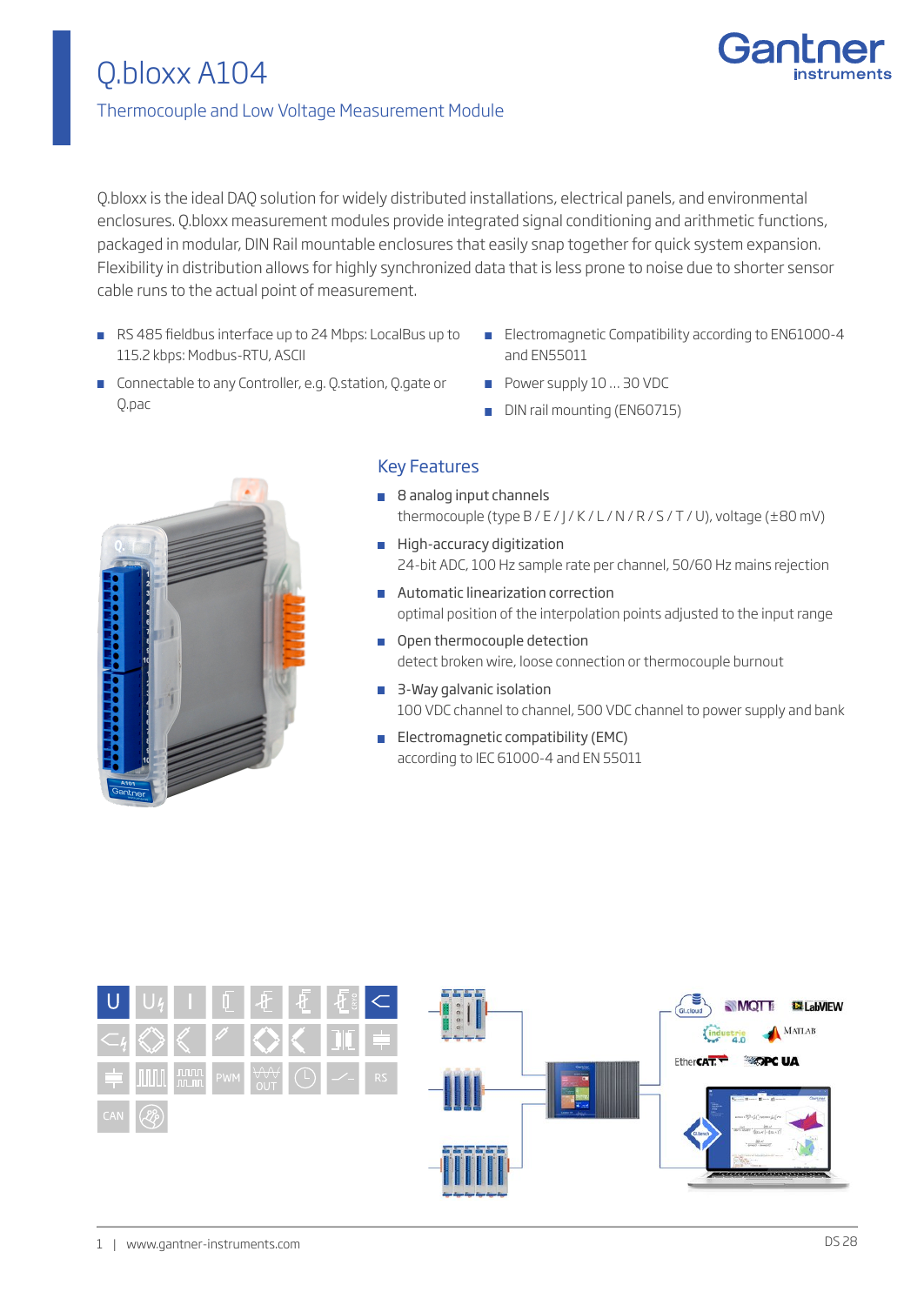

Thermocouple and Low Voltage Measurement Module

## Block diagram



## Technical Data

#### Analog Input

| Channels $ 8$                       |                                                                                       |
|-------------------------------------|---------------------------------------------------------------------------------------|
|                                     | 0.01 % typical                                                                        |
|                                     | Accuracy   $0.025$ % in controlled environment <sup>1</sup>                           |
|                                     | 0.05 % in industrial area <sup>2</sup>                                                |
|                                     | Linearity error   0.01 % typical full-scale                                           |
|                                     | Repeatability $\vert$ 0.003 % typical (within 24 h)                                   |
| Input impedance $  > 10$ M $\Omega$ |                                                                                       |
|                                     | Isolation voltage $\mid$ 500 VDC channels to power supply channel to bus <sup>3</sup> |
|                                     | 100 VDC continuous, channel to channel                                                |

1 according to EN 61326 2006: appendix B

2 according to EN 61326 2006: appendix A

3 noise pulses up to 1000 VDC, continuous up to 250 VDC

#### Voltage Measurement

| Input range $\pm 80$ mV                         |                                                  |                              |
|-------------------------------------------------|--------------------------------------------------|------------------------------|
| Margin of error $\pm 10 \mu V$                  |                                                  |                              |
| Resolution $ 10nV$                              |                                                  |                              |
| Long-term stability $\vert$ <1 $\mu$ V / 24 hrs |                                                  | $<$ 10 µV / 8000 hrs         |
|                                                 | Temperature drift $ $ < 2 µV / 10 K Offset drift | $<$ 0.02 % / 10 K Gain drift |
| Signal-to-noise ratio $\vert$ >100 dB at 100 Hz |                                                  |                              |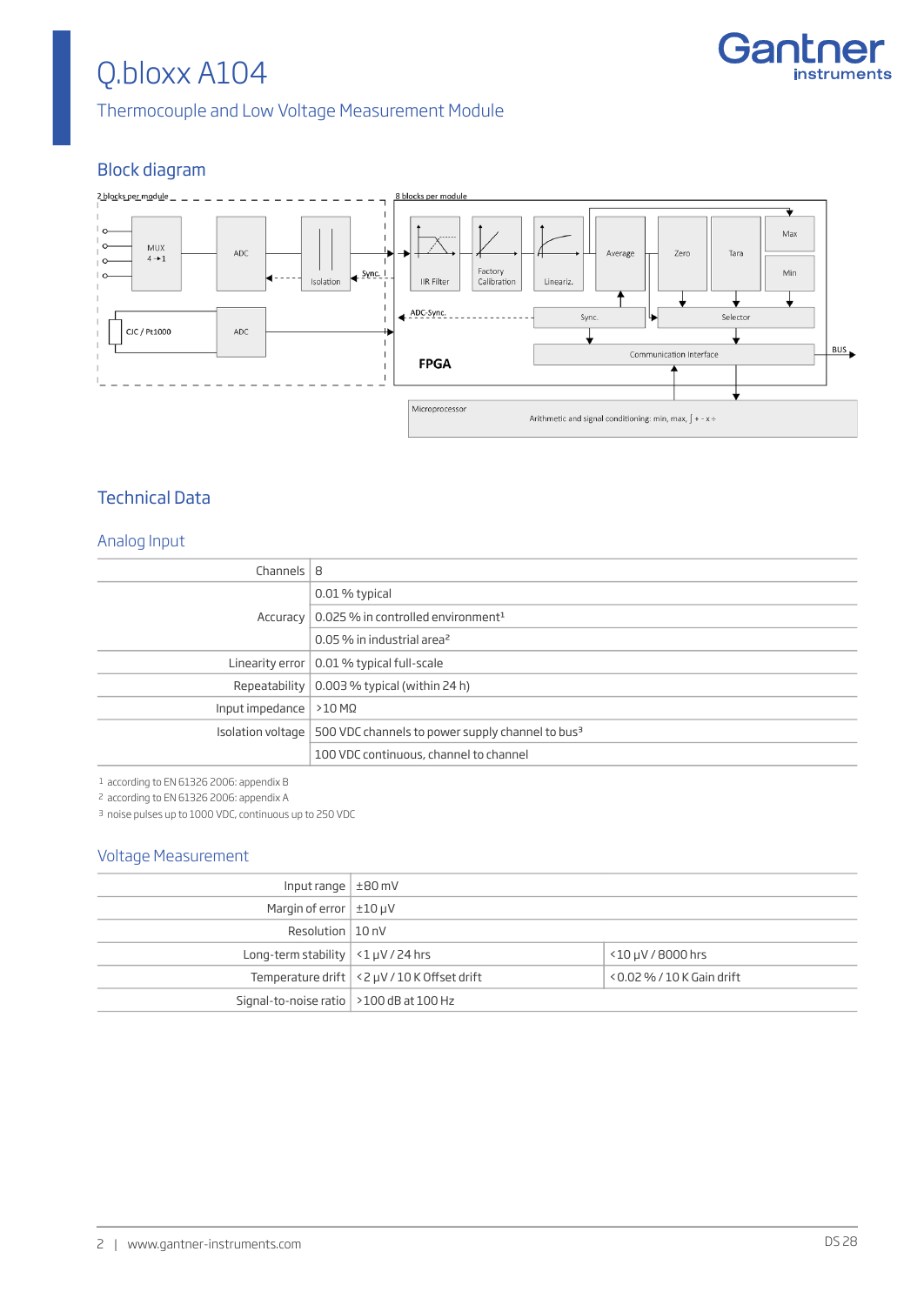

## Thermocouple and Low Voltage Measurement Module

## Thermocouple Measurement

| Deviation in the relevant Temperature                                     | Type                   | Range                                | Adjusted with cold<br>junction compensation | Not adjusted, with CJC<br>terminal |
|---------------------------------------------------------------------------|------------------------|--------------------------------------|---------------------------------------------|------------------------------------|
|                                                                           | Type B                 | 400°C to 1820°C                      | $<$ ±1.5 °C                                 | $<$ ±2.5°C                         |
|                                                                           | Type $E,$ J, $K$       | -100°C to 1000°C                     | $<$ ±0.5°C                                  | $< 10^{\circ}$                     |
|                                                                           | Type E                 | -270°C to 1000°C                     | $<$ ±0.8°C                                  | $< 10^{\circ}$                     |
| range                                                                     | Type K                 | -270°C to 1372°C                     | $5^{\circ}8.0\pm$                           | $< 10^{\circ}$ C                   |
| The specifications are valid with<br>enabled mains frequency rejection 50 | Type L                 | -200°C to 900°C                      | $<$ ±0.5°C                                  | $< 10^{\circ}$ C                   |
| Hz resp. 60 Hz                                                            | Type N                 | $-100^{\circ}$ C to $1000^{\circ}$ C | $<$ ±0.5°C                                  | $< 10^{\circ}$ C                   |
|                                                                           | Type N                 | -270°C to 1300°C                     | $<$ ±0.8°C                                  | $< 10^{\circ}$ C                   |
|                                                                           | Type R, S              | $-50^{\circ}$ C to 1768 $^{\circ}$ C | $< 10^{\circ}$                              | $<$ $\pm$ 1.5°C                    |
|                                                                           | Type T, U              | $-100^{\circ}$ C to 400 $^{\circ}$ C | $<$ $\pm$ 0.5°C                             | $< 10^{\circ}$                     |
|                                                                           | Type T                 | -270°C to 400°C                      | $<$ ±0.8°C                                  | $< \pm 1$ °C                       |
| Long-term drift                                                           | <0.025°C / 24 h        |                                      | <0.05°C/8000h                               |                                    |
| Temperature influence                                                     | Offset drift           |                                      | Gain drift                                  |                                    |
|                                                                           | $< 0.05^{\circ}$ C/10K |                                      | <0.02%/10K                                  |                                    |
| Uncertainty CJC                                                           | $0.3$ °C               |                                      |                                             |                                    |

## Analog-to-Digital Conversion

| Resolution   24-bit             |                                                                                                                                                                               |
|---------------------------------|-------------------------------------------------------------------------------------------------------------------------------------------------------------------------------|
|                                 | Sample rate   100 Hz per channel fast mode<br>10 Hz per channel with 60 Hz mains frequency rejection<br>6 Hz per channel with 50 Hz mains frequency rejection                 |
| Modulation method   sigma-delta |                                                                                                                                                                               |
|                                 | Digital filters   Infinite impulse response (IIR), low-pass, Butterworth or Bessel (2nd, 4th, 6th or 8th order),<br>frequency range 0.1 Hz to 10 Hz (adjustable via software) |
|                                 | Averaging   configurable or automatic according to the user-defined data rate                                                                                                 |

### Communication Interface

|                   | Protocols   proprietary Localbus (115200 bps to 24 Mbps, latency <100 ns)<br>ASCII (19200 bps to 115200 bps)<br>Modbus RTU<br>Profibus-DP (19200 bps to 12 Mbps) (special Firmware required) |
|-------------------|----------------------------------------------------------------------------------------------------------------------------------------------------------------------------------------------|
| Data format   8E1 |                                                                                                                                                                                              |
|                   | Electrical standard   ANSI/TIA/EIA-485-A, 2-wire                                                                                                                                             |

## Input Power

|                                              | Input voltage   10 to 30 VDC, overvoltage and overcurrent protection |
|----------------------------------------------|----------------------------------------------------------------------|
| Power consumption $ $ 2 W (approx.)          |                                                                      |
| Input voltage influence $\vert$ <0.001 % / V |                                                                      |

## Environmental Specifications

| Operating temperature $\vert$ -20 $\degree$ C to +60 $\degree$ C |                                                           |
|------------------------------------------------------------------|-----------------------------------------------------------|
| Storage temperature $\vert -40^{\circ}$ C to +85 $^{\circ}$ C    |                                                           |
|                                                                  | Relative humidity $ 5 - 95\%$ at 50 $°C$ (non-condensing) |